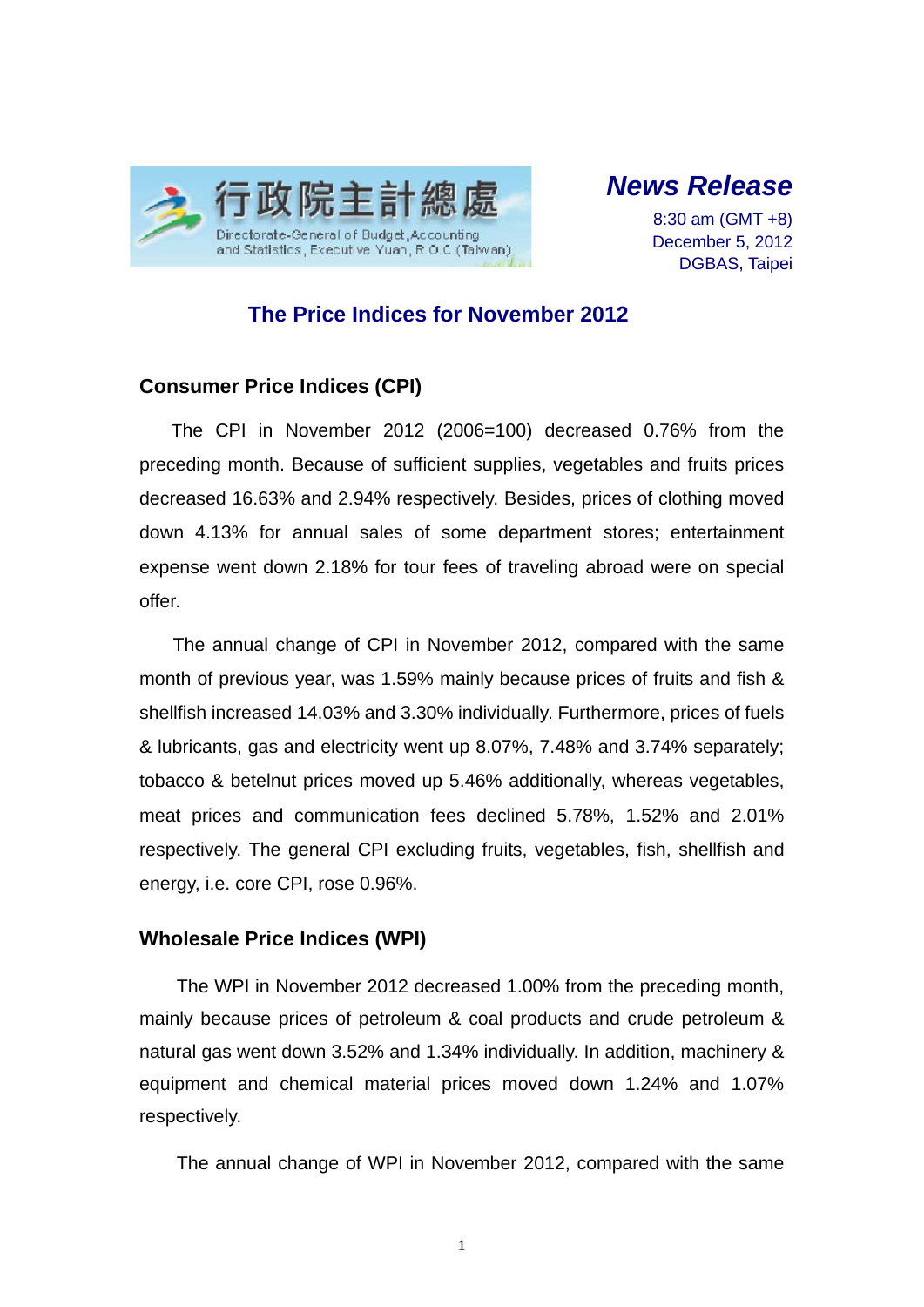month of 2011, was minus 3.87%, mainly due to an appreciation of 3.74% for N.T. dollar against U.S. dollar, besides, prices of basic metal, electronic parts & components decreased 10.00% and 4.27% individually, prices of imported iron sand moved to a lower price level. The WPI for domestic sales excluding imports rose 0.63%; import price index declined 6.38% and export price index moved down 5.48%.



*In order to go in line with the up-to-date expenditure patterns of households and industry structure, the rebasing of CPI & WPI are conducted once every 5 years. Updating for the indices weights to base year 2011 has been accomplished and the related linking processes are being conducted now. The DGBAS plans to start monthly releases of the 2011 base CPI& WPI from February 5, 2013, when preliminary figures for January are published.* 

### **Statistical Tables**

Table1 The Changes of Consumer Price Indices Table2 The Changes of Wholesale Price Indices Table3 The Changes of Import Price Indices Table4 The Changes of Export Price Indices

#### **For Further Information:**

*Statistics Database:* http://eng.stat.gov.tw/ *DGBAS* news releases on the Internet: http://eng.dgbas.gov.tw/ *Tel:* +886-2-23803449; *Fax:* +886-2-23803465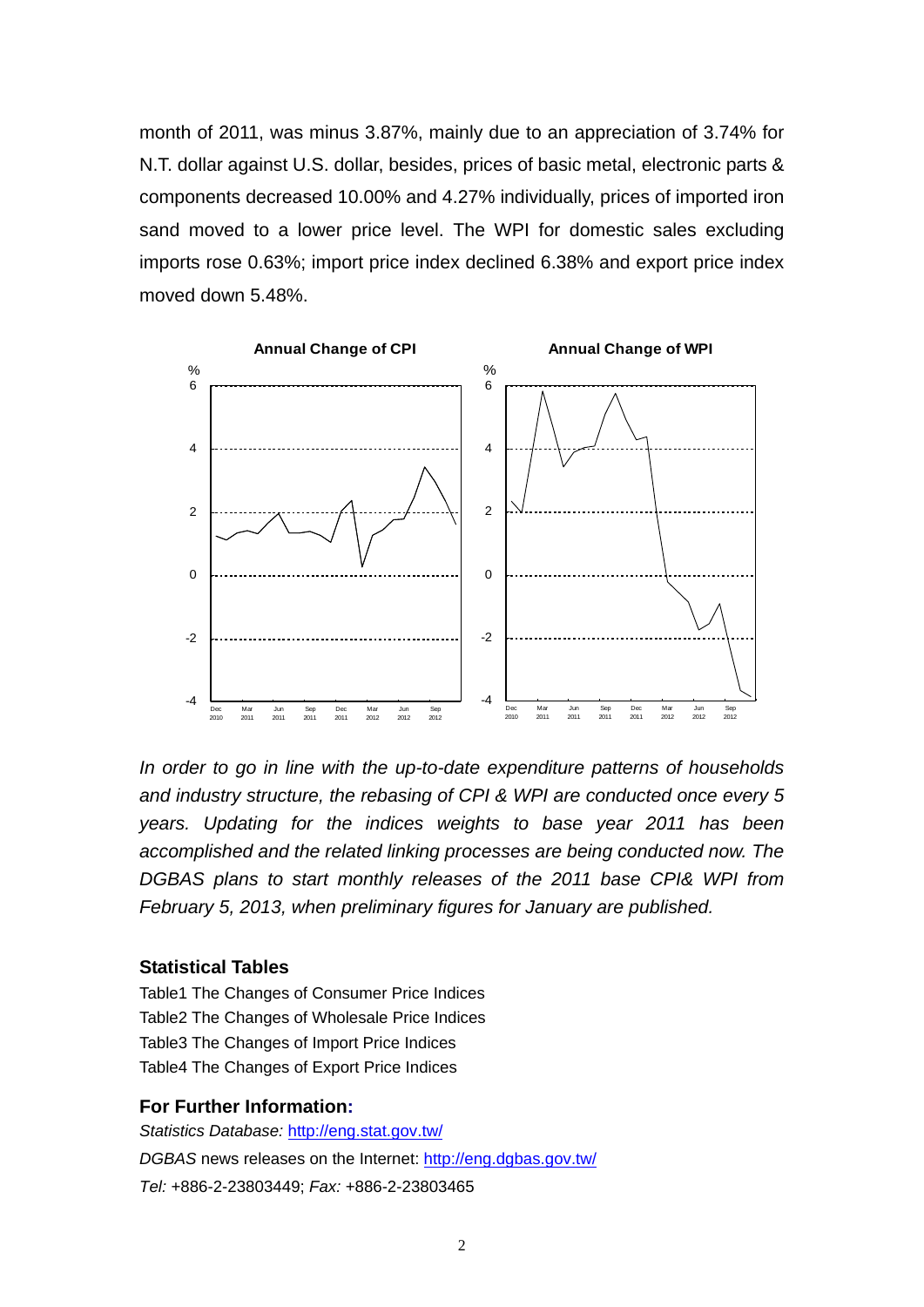# Table 1 The Changes of Consumer Price Indices

Nov. 2012

|                                             | Weight           | Index of         |                    | Compared Compared | The First Eleven |
|---------------------------------------------|------------------|------------------|--------------------|-------------------|------------------|
|                                             | $(\%0)$          | Nov. 2012        | with               | with the          | Months of 2012   |
|                                             |                  | $(2006=100)$     | Previous           | Same              | Compared with    |
| Groups                                      |                  |                  | Month              | Month of          | the Same Period  |
|                                             |                  |                  | (% )               | Previous          | of Previous Year |
|                                             |                  |                  |                    | Year $(\%)$       | (% )             |
| General Index                               | 1,000.00         | 109.48           | $-0.76$            | 1.59              | 1.96             |
| <b>Basic Group</b>                          |                  |                  |                    |                   |                  |
| 1. Food                                     | 260.82           | 119.21           | $-1.73$            | 2.28              | 4.38             |
| Cereals & Cereal Products                   | 19.72            | 124.47           | 0.05               | 1.61              | 2.64             |
| Meat                                        | 23.08            | 123.94           | 1.00               | $-1.52$           | $-2.53$          |
| Eggs                                        | 2.00             | 130.34           | $-3.22$            | $-1.34$           | 8.12             |
| Fish & Shellfish                            | 16.71            | 145.12           | $-0.60$            | 3.30              | 4.03             |
| Vegetables                                  | 24.81            | 101.15           | $-16.63$           | $-5.78$           | 26.36            |
| Fruits                                      | 27.59            | 120.16           | $-2.94$            | 14.03             | 6.93             |
| Edible Oil                                  | 1.70             | 149.53           | $-1.17$            | 2.35              | 1.15             |
| 2. Clothing                                 | 41.72            | 121.91           | $-2.23$            | 1.20              | 2.70             |
| Garments                                    | 26.97            | 123.94           | $-4.13$            | 1.62              | 2.95             |
| 3. Housing                                  | 279.47           | 104.59           | $-0.02$            | 1.28              | 1.11             |
| <b>Residential Rent</b>                     | 185.40           | 101.95           | 0.02               | 0.80              | 0.61             |
| Household Operations <sup>1</sup>           | 14.53            | 96.49            | 0.03               | $-0.42$           | $-0.03$          |
| Water, Electricity & Gas Supply             | 36.87            | 115.57           | 0.00               | 4.43              | 3.71             |
| Gas                                         | 9.70             | 141.64           | 0.00               | 7.48              | 8.03             |
| Electricity                                 | 22.00            | 106.81           | 0.00               | 3.74              | 2.28             |
| 4. Transportation & Communication           | 140.42           | 105.32           | $-0.58$            | 1.86              | 0.28             |
| Fuels & Lubricants                          | 32.55            | 130.00           | $-2.20$            | 8.07              | 5.42             |
| <b>Communication Fees</b>                   | 31.77            | 84.86            | 0.65               | $-2.01$           | $-6.97$          |
| 5. Medicines & Medical Care                 | 47.41            | 111.14           | 0.13               | 1.12              | 0.83             |
| Medicines & Health Food                     | 10.62            | 133.17           | 0.31               | 1.10              | 0.96             |
| 6. Education & Entertainment                | 171.48           | 100.79           | $-0.81$            | 0.56              | 0.69             |
| <b>Educational Expense</b>                  | 111.25           | 98.32            | 0.03               | 0.00              | $-0.08$          |
| Entertainment Expense                       | 60.22            | 105.28           | $-2.18$            | 1.54              | 2.01             |
| 7. Miscellaneous                            | 58.68            | 113.51           | 0.82               | 2.59              | 2.25             |
| Tobacco & Betelnut                          | 14.65            | 138.96           | 0.71               | 5.46              | 4.14             |
| <b>Personal Care Services</b>               | 14.78            | 100.42           | 2.25               | 0.34              | 1.18             |
| <b>Commodity and Service Groups</b>         |                  |                  |                    |                   |                  |
| 1. Commodity                                | 437.11           | 115.09           | $-1.52$            | 2.39              | 3.47             |
| (Excluding Food)                            | 264.95<br>299.12 | 111.33<br>120.83 | $-0.66$<br>$-1.79$ | 2.60<br>3.19      | 2.11<br>4.57     |
| Non-durable Consumer Goods                  | 126.96           | 121.05           | $-0.51$            | 4.71              | 3.44             |
| (Excluding Food)                            | 62.85            | 113.58           | $-1.55$            | 1.16              | 1.58             |
| Semi-durable Consumer Goods                 | 75.14            | 91.75            | $-0.08$            | $-0.48$           | $-0.27$          |
| Durable Consumer Goods<br>2. Service        | 562.89           | 104.90           | $-0.10$            | 0.93              | 0.73             |
|                                             | 88.66            | 116.27           | 0.31               | 2.66              | 2.31             |
| Food<br>Housing                             | 209.54           | 101.56           | 0.01               | 0.69              | 0.55             |
| Transportation & Communication              | 76.99            | 97.03            | 0.18               | $-0.94$           | $-2.48$          |
| Medical Care                                | 33.02            | 105.33           | 0.11               | 1.31              | 0.81             |
| Education & Entertainment                   | 129.64           | 108.33           | $-1.02$            | 1.03              | 1.52             |
| Miscellaneous                               | 23.83            | 100.57           | 1.40               | 0.47              | 1.26             |
| Special Groups                              |                  |                  |                    |                   |                  |
| General Index Excluding Fruits & Vegetables | 947.60           | 109.37           | $-0.23$            | 1.43              | 1.27             |
| General Index Excluding Food                | 739.18           | 105.94           | $-0.37$            | 1.32              | 1.03             |
| General Index Excluding Fruits, Vegetables, |                  |                  |                    |                   |                  |
| Fish, Shellfish & Energy                    | 866.64           | 107.61           | $-0.14$            | 0.96              | 0.91             |

Note: 1.includes nannies, housecleaning expenses and services paid for keeping household running efficiently.

2.All data are subject to revision 3 months after original publication due to late reports and corrections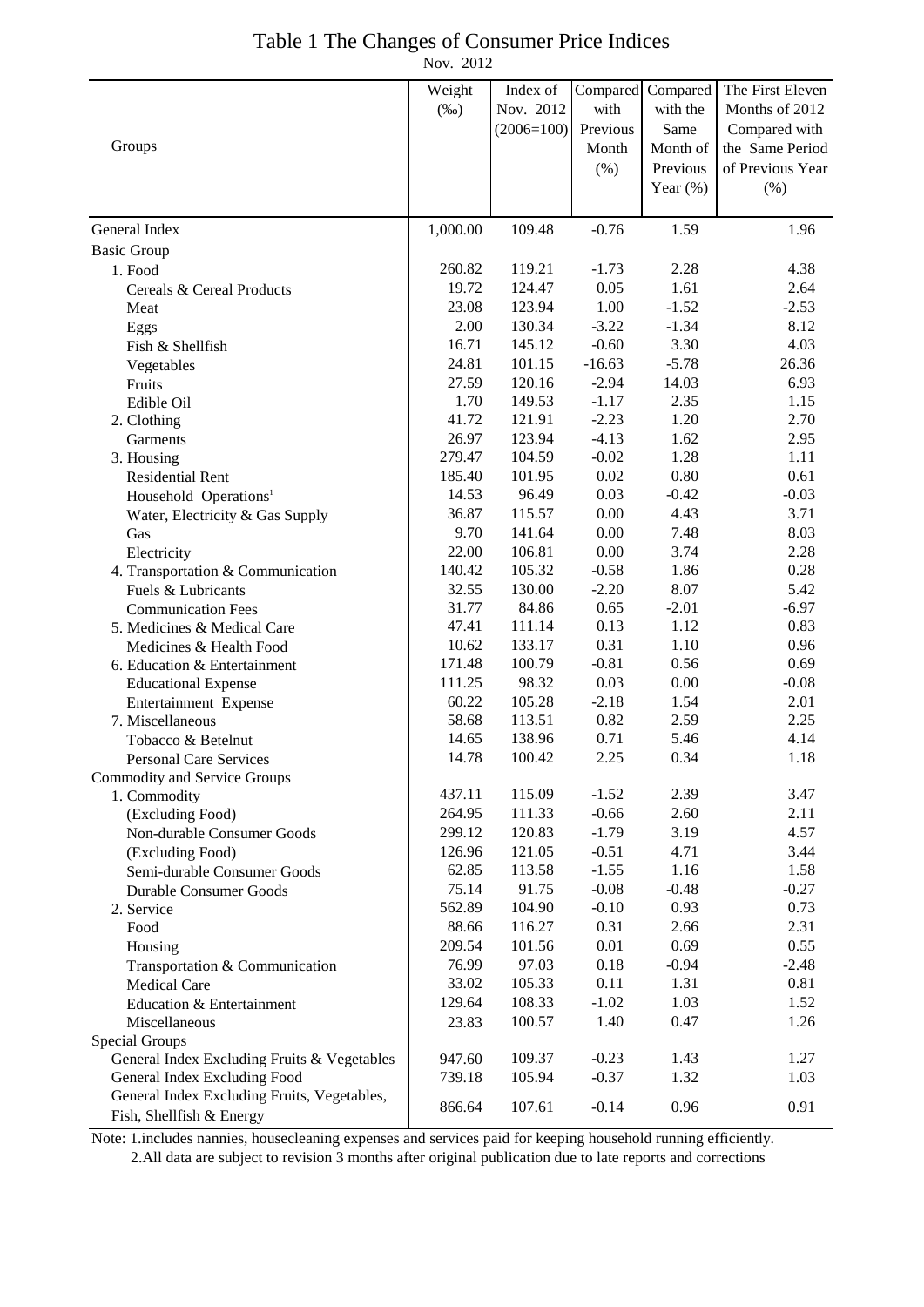## Table 2 The Changes of Wholesale Price Indices

Nov. 2012

| Groups                                                               | Weight         | Index of Nov.    | Compared           | Compared           | The First Eleven |
|----------------------------------------------------------------------|----------------|------------------|--------------------|--------------------|------------------|
|                                                                      | $(\%0)$        | 2012             | with               | with the           | Months of 2012   |
|                                                                      |                | $(2006=100)$     | Previous           | Same               | Compared with    |
|                                                                      |                |                  | Month              | Month of           | the Same Period  |
|                                                                      |                |                  | (%)                | Previous           | of Previous Year |
|                                                                      |                |                  |                    | Year $(\% )$       | (% )             |
| General Index                                                        | 1000.00        | 108.66           | $-1.00$            | $-3.87$            | $-0.90$          |
| <b>Domestic Sales Excluding Imports</b>                              | 307.86         | 115.79           | $-0.67$            | 0.63               | $-0.63$          |
| Imports                                                              | 327.09         | 118.06           | $-1.26$            | $-6.38$            | $-0.79$          |
| Exports                                                              | 365.05         | 92.58            | $-1.07$            | $-5.48$            | $-1.29$          |
| <b>Basic Group</b>                                                   |                |                  |                    |                    |                  |
| 1. Agriculture, Forestry, Fishing & Animal                           | 27.15          | 140.03           | $-2.30$            | $-0.26$            | 4.13             |
| <b>Husbandry Products</b>                                            |                |                  |                    |                    |                  |
| (1) Farm Products                                                    | 12.87          | 131.47           | $-4.00$            | 5.72               | 7.53             |
| (2) Poultry & Livestock Products                                     | 6.60           | 135.37           | $-0.47$            | $-3.22$            | $-6.12$          |
| (3) Forest Products                                                  | 0.41           | 109.15           | $-0.44$            | $-0.32$            | $-7.61$          |
| (4) Fishery Products                                                 | 7.27           | 158.97           | $-1.11$            | $-6.05$            | 7.61             |
| 2. Quarrying & Mineral Products                                      | 57.59          | 160.22           | $-1.20$            | $-9.60$            | 2.02             |
| (1) Crude Petroleum & Natural Gas                                    | 45.78          | 160.03           | $-1.34$            | $-4.46$            | 5.17             |
| (2) Sand, Stone & Clay Quarrying                                     | 2.56           | 104.01           | $-0.08$            | 2.02               | 2.06             |
| (3) Other Mineral Products                                           | 9.25           | 182.00           | $-0.76$            | $-27.33$           | $-8.44$          |
| 3. Manufacturing Products                                            | 890.99         | 102.67           | $-0.96$            | $-3.90$            | $-1.66$          |
| $(1)$ Foods                                                          | 18.50          | 134.75           | $-0.39$            | 0.28               | 0.65             |
| (2) Beverages                                                        | 5.34           | 107.05           | $-0.21$            | 2.70               | 3.13             |
| (3) Tobaccos                                                         | 2.49           | 131.98           | 0.00               | 7.56               | 8.16             |
| (4) Textile Products                                                 | 21.67          | 121.56           | $-0.42$            | $-5.88$            | $-5.09$          |
| (5) Wearing Apparel & Clothing Accessories                           | 4.65           | 106.15           | $-0.42$            | 1.00               | 5.63             |
| (6) Leather, Fur & Related Products                                  | 4.97           | 116.47           | $-0.68$            | $-0.41$            | 3.98             |
| (7) Wood & Bamboo Products                                           | 2.15           | 114.97           | $-0.25$            | $-0.77$            | 0.64             |
| (8) Pulp, Paper, Paper Products & Printed Matter                     | 15.11          | 112.04           | $-0.32$            | $-4.60$            | $-4.86$          |
| (9) Petroleum & Coal Products                                        | 54.63          | 147.63           | $-3.52$            | 1.81               | 5.53             |
| (10)Chemical Material                                                | 91.92<br>28.00 | 119.42<br>107.77 | $-1.07$<br>$-1.07$ | $-3.51$<br>$-5.80$ | $-6.88$          |
| (11) Chemical Products & Medical Goods                               | 22.42          | 115.27           | $-0.66$            | $-2.54$            | $-1.01$<br>0.36  |
| (12) Rubber & Plastic Products<br>(13) Non-metallic Mineral Products | 13.93          | 104.11           | $-1.03$            | $-1.50$            | 0.38             |
| (14) Basic Metal                                                     | 84.77          | 106.19           | $-0.76$            | $-10.00$           | $-9.80$          |
| (15) Fabricated Metal Products                                       | 42.26          | 106.86           | $-0.52$            | $-5.82$            | $-3.60$          |
| (16) Electronic Parts & Components                                   | 261.17         | 72.50            | $-0.45$            | $-4.27$            | $-0.12$          |
| (17) Computer, Electronic & Optical Products                         | 64.22          | 74.09            | $-0.80$            | $-6.43$            | 0.80             |
| (18) Electrical Equipment                                            | 34.70          | 108.77           | $-0.63$            | $-0.29$            | $-1.00$          |
| (19) Machinery & Equipment                                           | 67.61          | 111.71           | $-1.24$            | $-4.31$            | 1.89             |
| (20) Transport Equipment & Parts                                     | 34.78          | 109.98           | $-0.54$            | $-1.21$            | 1.43             |
| (21) Furniture & Fixtures                                            | 5.20           | 109.11           | $-0.50$            | $-3.04$            | 2.65             |
| (22) Miscellaneous Products                                          | 10.51          | 110.95           | $-0.22$            | $-2.42$            | 1.67             |
| 4. Water Supply, Electricity & Gas                                   | 24.28          | 141.42           | 0.08               | 11.98              | 6.26             |
| By Stage of Processing                                               |                |                  |                    |                    |                  |
| 1.Raw Materials                                                      | 138.48         | 148.90           | $-1.03$            | $-6.13$            | $-2.07$          |
| 2. Intermediate Materials                                            | 356.29         | 109.63           | $-0.88$            | $-2.58$            | $-1.37$          |
| 3. Finished Goods                                                    | 140.17         | 111.80           | $-1.14$            | $-0.49$            | 2.68             |
| (1) Capital Goods                                                    | 53.38          | 108.04           | $-1.48$            | $-4.25$            | 1.65             |
| (2) Consumer Goods                                                   | 86.79          | 113.62           | $-0.93$            | 1.86               | 3.29             |
| Special Groups                                                       |                |                  |                    |                    |                  |
| <b>Domestic Sales</b>                                                | 634.95         | 116.71           | $-0.98$            | $-3.11$            | $-0.72$          |
| <b>Domestic Products</b>                                             | 672.91         | 103.99           | $-0.86$            | $-2.43$            | $-0.96$          |
| Non-Heavy Chemical Industrial Products                               | 166.01         | 113.45           | $-0.60$            | $-3.17$            | $-0.95$          |
| Heavy Chemical Industrial Products                                   | 724.98         | 100.21           | $-1.07$            | $-4.11$            | $-1.84$          |

Note: All data are subject to revision 3 months after original publication due to late reports and corrections by respondents.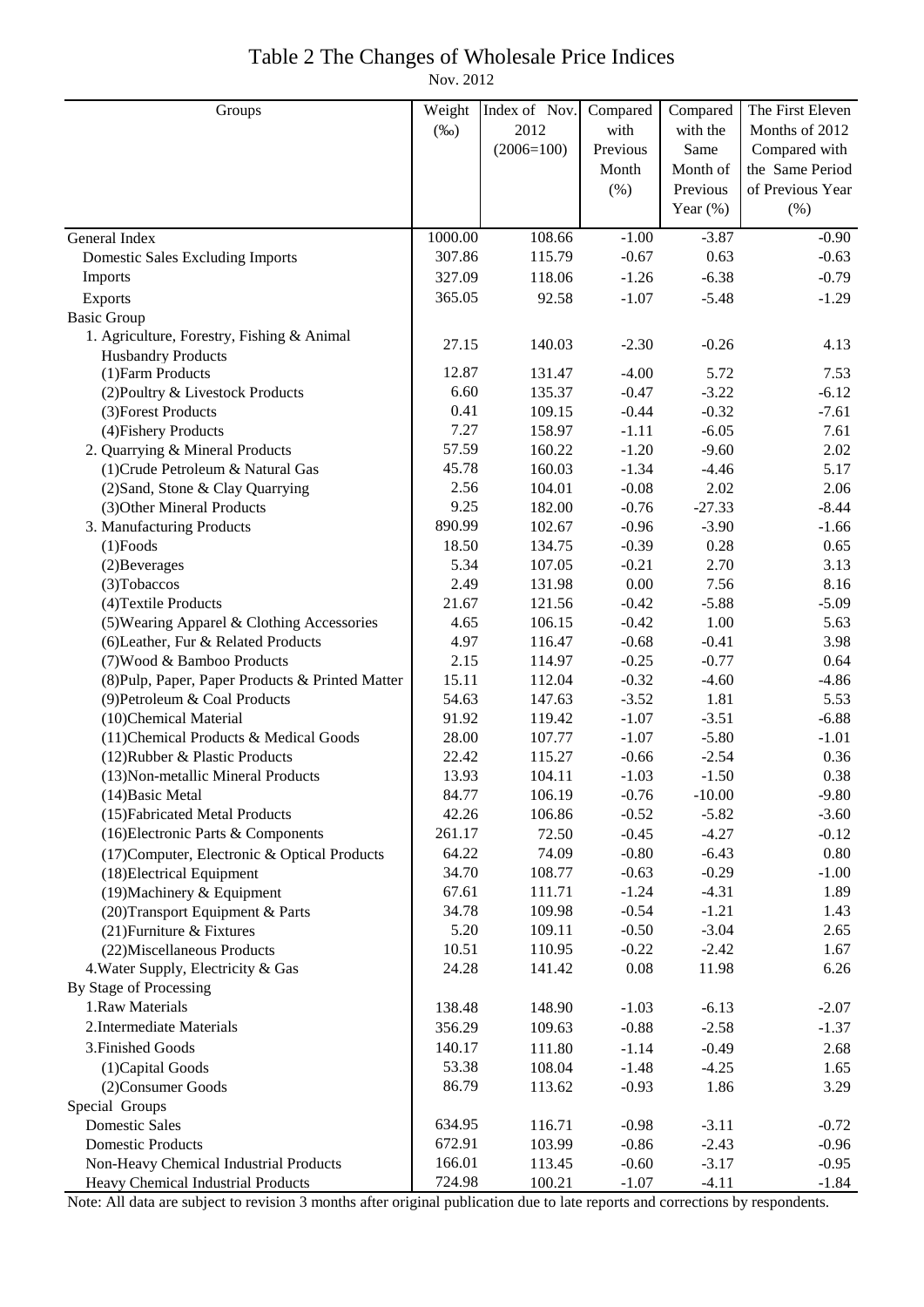# Table 3 The Changes of Import Price Indices

Nov. 2012

|                                                       | Weight<br>$(\%0)$ | Index of<br>Nov. 2012 | Compared<br>with | Compared<br>with the | The First<br>Eleven |
|-------------------------------------------------------|-------------------|-----------------------|------------------|----------------------|---------------------|
|                                                       |                   | $(2006=100)$          | Previous         | Same                 | Months of           |
|                                                       |                   |                       | Month            | Month of             | 2012                |
| Groups                                                |                   |                       | (% )             | Previous             | Compared            |
|                                                       |                   |                       |                  | Year $(\%)$          | with the            |
|                                                       |                   |                       |                  |                      | Same Period         |
|                                                       |                   |                       |                  |                      | of Previous         |
| Basic Group (on N.T.D. Basis)                         |                   |                       |                  |                      | Year $(\%)$         |
| General Index                                         | 1,000.00          | 118.06                | $-1.26$          | $-6.38$              | $-0.79$             |
| 1. Animal, Vegetable Products & Prepared<br>Foods     | 34.64             | 155.11                | $-1.32$          | 1.28                 | 1.32                |
| 2. Mineral Products & Nonmetallic Mineral<br>Products | 208.51            | 161.22                | $-1.53$          | $-8.79$              | 1.84                |
| 3. Textiles & Textile Articles                        | 13.85             | 122.08                | $-0.87$          | $-14.14$             | $-11.16$            |
| 4. Wood, Paper, Pulp & Articles Thereof               | 17.93             | 108.40                | $-0.15$          | $-5.34$              | $-5.84$             |
| 5. Chemicals, Plastics, Rubber & Articles<br>Thereof  | 147.68            | 115.44                | $-0.94$          | $-6.09$              | $-3.50$             |
| 6. Primary Metals & Articles Thereof                  | 118.38            | 105.98                | $-1.62$          | $-8.99$              | $-9.76$             |
| 7. Machinery, Optical & Precision Instruments         | 166.28            | 110.99                | $-1.67$          | $-5.34$              | 1.56                |
| 8. Electronic Machinery                               | 258.41            | 79.85                 | $-0.70$          | $-3.75$              | 1.90                |
| 9. Transportation Equipment & Parts                   | 21.11             | 124.49                | $-1.26$          | $-2.97$              | 1.67                |
| 10. Miscellaneous Products                            | 13.21             | 119.26                | $-0.23$          | $-2.53$              | 0.88                |
| Basic Group (on U.S.D. Basis)                         |                   |                       |                  |                      |                     |
| General Index                                         | 1,000.00          | 131.86                | $-0.82$          | $-2.87$              | $-1.85$             |
| 1. Animal, Vegetable Products & Prepared<br>Foods     | 34.64             | 173.25                | $-0.89$          | 5.06                 | 0.24                |
| 2. Mineral Products & Nonmetallic Mineral<br>Products | 208.51            | 179.99                | $-1.08$          | $-5.38$              | 0.78                |
| 3. Textiles & Textile Articles                        | 13.85             | 136.32                | $-0.44$          | $-10.94$             | $-12.13$            |
| 4. Wood, Paper, Pulp & Articles Thereof               | 17.93             | 121.08                | 0.30             | $-1.81$              | $-6.86$             |
| 5. Chemicals, Plastics, Rubber & Articles<br>Thereof  | 147.68            | 128.94                | $-0.51$          | $-2.58$              | $-4.52$             |
| 6. Primary Metals & Articles Thereof                  | 118.38            | 118.45                | $-1.18$          | $-5.59$              | $-10.76$            |
| 7. Machinery, Optical & Precision Instruments         | 166.28            | 123.93                | $-1.24$          | $-1.81$              | 0.51                |
| 8. Electronic Machinery                               | 258.41            | 89.18                 | $-0.26$          | $-0.15$              | 0.83                |
| 9. Transportation Equipment & Parts                   | 21.11             | 139.00                | $-0.83$          | 0.65                 | 0.62                |
| 10. Miscellaneous Products                            | 13.21             | 133.17                | 0.22             | 1.11                 | $-0.18$             |

Note: All data are subject to revision 3 months after original publication due to late reports and corrections by respondents.